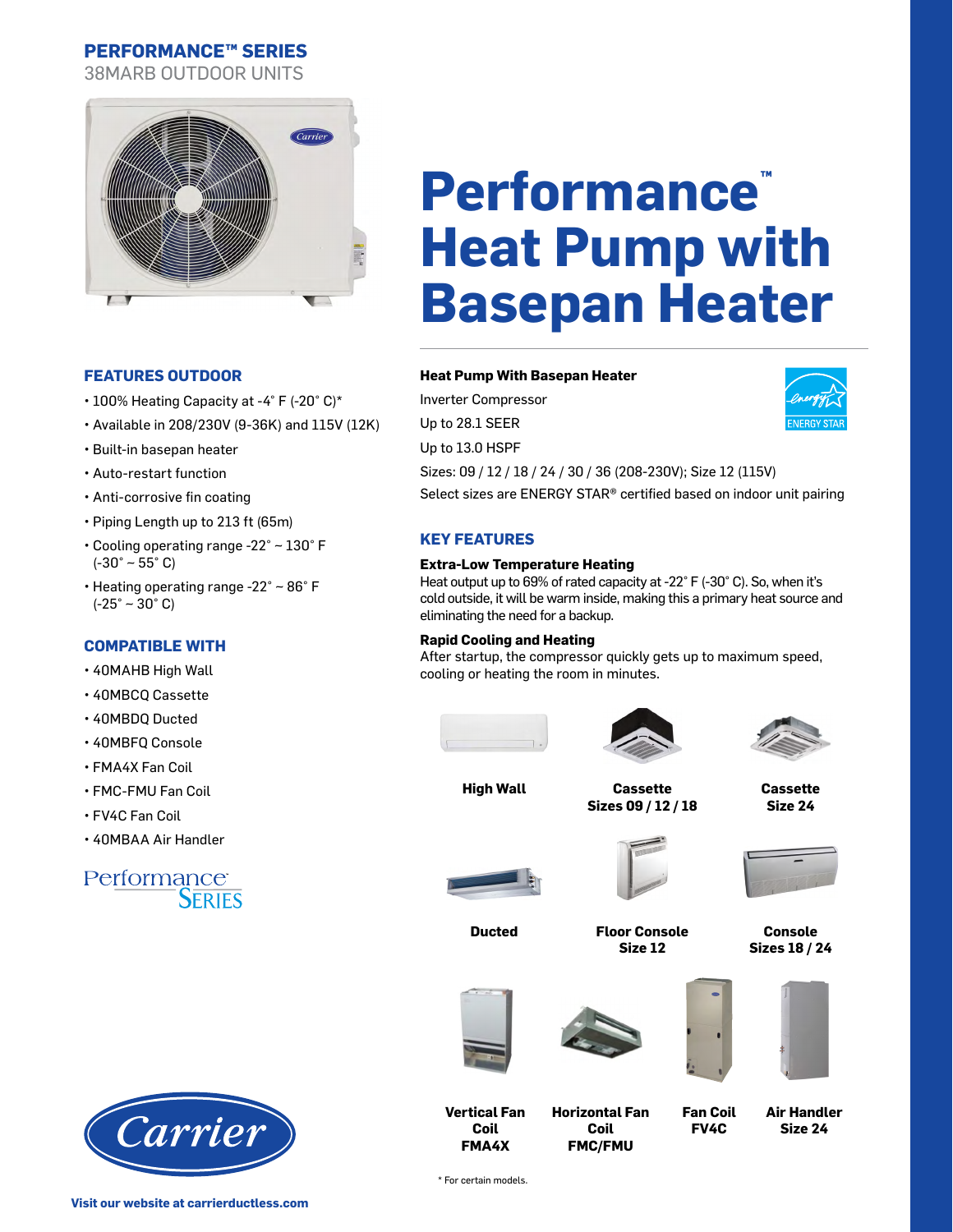38MARB OUTDOOR UNITS

## **PERFORMANCE:**

| <b>40MAHB High Wall</b>          |       |                  |                  |                  |                  |                  |                  |                  |
|----------------------------------|-------|------------------|------------------|------------------|------------------|------------------|------------------|------------------|
| Size                             |       | 12               | 9                | 12               | 18               | 24               | 30               | 36               |
| <b>Indoor Model</b>              |       | 40MAHB012XA1     | 40MAHBQ09XA3     | 40MAHB012XA3     | 40MAHBQ18XA3     | 40MAHBQ24XA3     | 40MAHB030XA3     | 40MAHBQ36XA3     |
| <b>ENERGY STAR®</b>              |       | <b>YES</b>       | <b>YES</b>       | <b>YES</b>       | <b>YES</b>       | <b>YES</b>       | N <sub>0</sub>   | N <sub>0</sub>   |
| <b>Cooling Rated Capacity</b>    | Btu/h | 12.000           | 9.000            | 12.000           | 18.000           | 24.000           | 30.000           | 36,000           |
| Cooling Cap. Range Min - Max     | Btu/h | 3,500~13,200     | $3,300 - 13,400$ | $3,300 - 14,300$ | 8,870~19,400     | $6,850 - 2,700$  | $9,070 - 30,700$ | $9,300 - 38,800$ |
| <b>SEER</b>                      |       | 23.0             | 28.1             | 25.5             | 21.5             | 21.5             | 20.0             | 17.5             |
| EER                              |       | 13.0             | 16.2             | 14               | 12.5             | 13.0             | 11.5             | 8.5              |
| Heating Rated Capacity (47° F)   | Btu/h | 12.100           | 11.800           | 12.000           | 18.000           | 29.000           | 30,000           | 36,000           |
| Heating Rated Capacity (17° F)   | Btu/h | 7,400            | 7,500            | 7,500            | 10.800           | 19,800           | 19.000           | 22,400           |
| Heating Maximum Capacity (17° F) | Btu/h | 12,200           | 12,000           | 12,000           | 14.000           | 24.480           | 20,670           | 23,600           |
| Heating Maximum Capacity (5° F)  | Btu/h | 7,100            | 10,500           | 12,000           | 18,000           | 25,400           | 17,200           | 20,400           |
| Heating Cap. Range Min - Max     | Btu/h | $5.000 - 12.200$ | $5.000 - 15.200$ | $5.000 - 15.300$ | $8.400 - 19.500$ | $8.600 - 31.000$ | $8.600 - 34.800$ | 11.570~37.000    |
| <b>HSPF</b>                      |       | 11.5             | 13.0             | 13.0             | 13.0             | 12.0             | 9.6              | 9.0              |
| COP (47°F)                       | W/W   | 3.70             | 3.81             | 3.81             | 3.10             | 3.40             | 2.60             | 2.51             |
| COP (17°F)                       | W/W   | 2.67             | 3.00             | 3.00             | 2.80             | 3.05             | 2.25             | 2.18             |
| COP(5° F)                        | W/W   | 2.18             | 1.80             | 1.75             | 1.78             | 1.75             | 1.75             | 1.75             |

## **PERFORMANCE:**

| <b>40MBCO Cassette</b>           |       |              |                  |              |                  |  |  |  |  |
|----------------------------------|-------|--------------|------------------|--------------|------------------|--|--|--|--|
| Size                             |       | 9            | 12               | 18           | 24               |  |  |  |  |
| <b>Indoor Model</b>              |       | 40MBCQ09---3 | 40MBCQ12---3     | 40MBCQ18---3 | 40MBCQ24---3     |  |  |  |  |
| <b>ENERGY STAR®</b>              |       | <b>YES</b>   | <b>YES</b>       | <b>YES</b>   | N <sub>0</sub>   |  |  |  |  |
| <b>Cooling System Tons</b>       |       | 0.75<br>1.00 |                  | 1.33         | 2.00             |  |  |  |  |
| <b>Cooling Rated Capacity</b>    | Btu/h | 9.000        | 12.000           | 16.000       | 24,000           |  |  |  |  |
| Cooling Cap. Range Min - Max     | Btu/h | 2,850~11,100 | $3,000 - 13,700$ | 5,600~17,000 | $8,000 - 25,000$ |  |  |  |  |
| <b>SEER</b>                      |       | 20.5         | 21.5             | 20.0         | 20.0             |  |  |  |  |
| EER                              |       | 13.0<br>12.7 |                  | 12.5         | 11.0             |  |  |  |  |
| Heating Rated Capacity (47° F)   | Btu/h | 10,000       | 12,000           | 18,000       | 24,000           |  |  |  |  |
| Heating Rated Capacity (17° F)   | Btu/h | 6,650        | 8,250            | 11,200       | 15,100           |  |  |  |  |
| Heating Maximum Capacity (17° F) | Btu/h | 11,800       | 14.000           | 21.000       | 24,200           |  |  |  |  |
| Heating Maximum Capacity (5° F)  | Btu/h | 10,200       | 11,500           | 17,000       | 24,100           |  |  |  |  |
| Heating Cap. Range Min - Max     | Btu/h | 1,800~12,500 | $2,000 - 15,300$ | 8,700~21,000 | 11,840~27,000    |  |  |  |  |
| <b>HSPF</b>                      |       | 10.8         | 10.6             | 10.3         | 11.6             |  |  |  |  |
| COP (47°F)                       | W/W   | 2.93         | 3.22             | 2.88         | 3.50             |  |  |  |  |
| COP (17°F)                       | W/W   | 1.80         | 2.20             | 1.80         | 2.70             |  |  |  |  |
| COP $(5^{\circ} F)$              | W/W   | 1.79         | 1.86             | 1.68         | 1.75             |  |  |  |  |

## **PERFORMANCE:**

| <b>40MBDQ Ducted</b>             |       |              |                              |                  |               |  |  |  |
|----------------------------------|-------|--------------|------------------------------|------------------|---------------|--|--|--|
| Size                             |       | 9            | 12                           | 18               | 24            |  |  |  |
| <b>Indoor Model</b>              |       | 40MBD009---3 | 40MBD012---3<br>40MBDQ18---3 |                  | 40MBD024---3  |  |  |  |
| <b>ENERGY STAR®</b>              |       | <b>YES</b>   | <b>YES</b>                   | <b>YES</b>       | <b>YES</b>    |  |  |  |
| <b>Cooling System Tons</b>       |       | 0.75<br>1.0  |                              | 1.4              | 2.0           |  |  |  |
| <b>Cooling Rated Capacity</b>    | Btu/h | 9,000        | 12,000                       | 16,500           | 24,000        |  |  |  |
| Cooling Cap. Range Min - Max     | Btu/h | 2,400~12,500 | 2,250~14,400                 | $6,500 - 18,800$ | 6,500~27,800  |  |  |  |
| <b>SEER</b>                      | 23.0  | 21.5<br>19.6 |                              | 20.6             |               |  |  |  |
| EER                              |       | 14.0<br>13.0 |                              | 12.5             | 12.5          |  |  |  |
| Heating Rated Capacity (47° F)   | Btu/h | 10,000       | 12,000                       | 19,000           | 24,600        |  |  |  |
| Heating Rated Capacity (17° F)   | Btu/h | 6,450        | 8,350                        | 12,700           | 16,500        |  |  |  |
| Heating Maximum Capacity (17° F) | Btu/h | 11,600       | 12,900                       | 21,500           | 26,500        |  |  |  |
| Heating Maximum Capacity (5° F)  | Btu/h | 9,900        | 12,400                       | 17.800           | 24,600        |  |  |  |
| Heating Cap. Range Min - Max     | Btu/h | 1,700~15,600 | 1,800~16,300                 | $8,900 - 22,000$ | 12,200~32,200 |  |  |  |
| <b>HSPF</b>                      |       | 12.0         | 11.5                         | 11.0             | 12.6          |  |  |  |
| COP (47°F)                       | W/W   | 3.62         | 3.52                         | 2.93             | 3.66          |  |  |  |
| COP (17°F)                       | W/W   | 1.90         | 2.00                         | 1.90             | 2.80          |  |  |  |
| COP(5° F)                        | W/W   | 1.78         | 1.87                         | 1.75             | 2.01          |  |  |  |

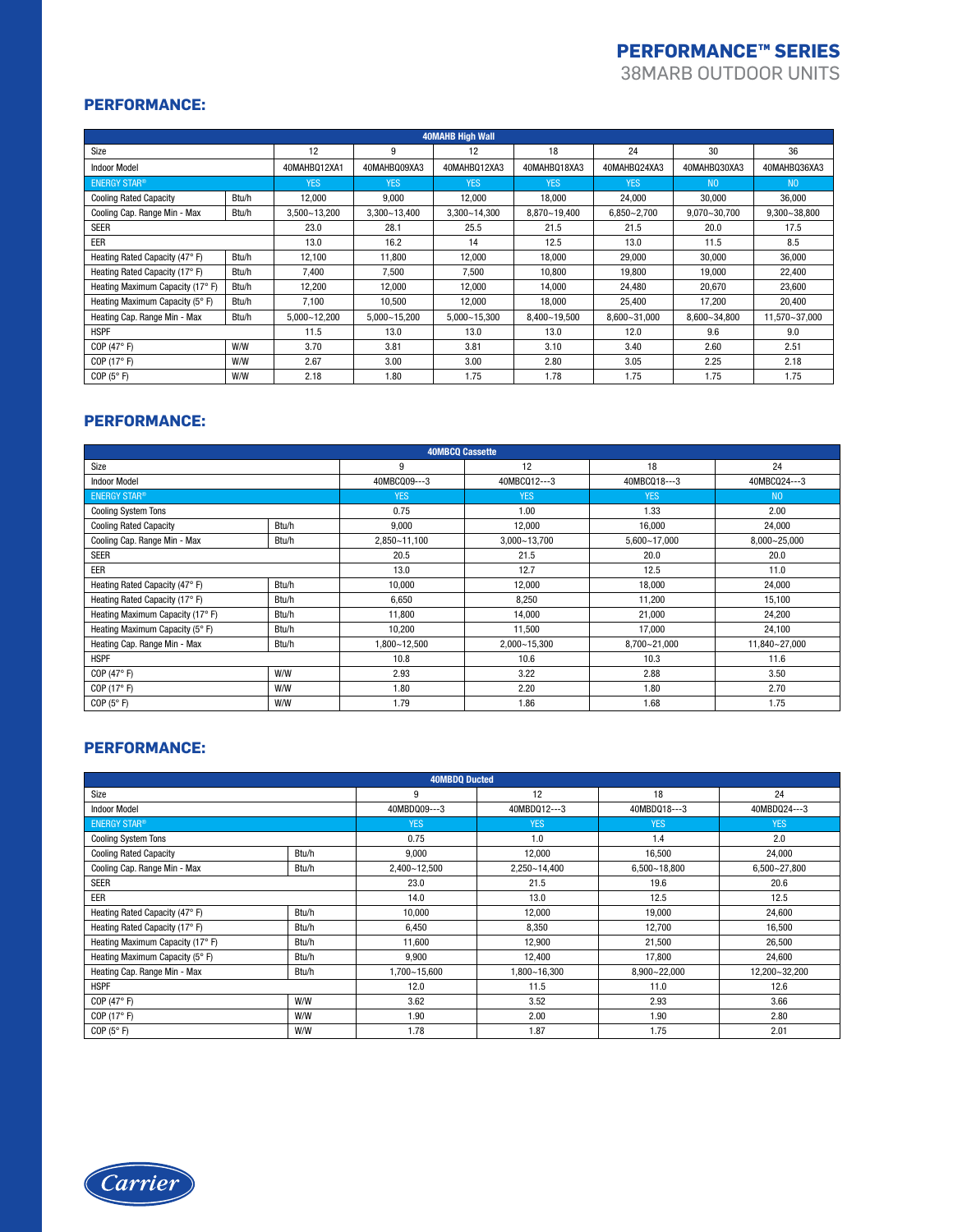38MARB OUTDOOR UNITS

## **PERFORMANCE:**

| <b>40MBFQ Console</b>                                      |              |                |                  |                  |  |  |  |  |  |
|------------------------------------------------------------|--------------|----------------|------------------|------------------|--|--|--|--|--|
| Size                                                       | 12           | 18             | 24               |                  |  |  |  |  |  |
| <b>Indoor Model</b>                                        | 40MBFQ12---3 | 40MBF018---3   | 40MBF024---3     |                  |  |  |  |  |  |
| <b>ENERGY STAR®</b>                                        |              | <b>YES</b>     | <b>YES</b>       | N <sub>0</sub>   |  |  |  |  |  |
| <b>Cooling System Tons</b>                                 |              | 1.0            | 1.4              | 2.0              |  |  |  |  |  |
| <b>Cooling Rated Capacity</b>                              | Btu/h        | 12,000         | 17,000           | 24,000           |  |  |  |  |  |
| Cooling Cap. Range Min - Max                               | Btu/h        | 2,800~13,500   | 7,800~19,900     | $9,000 - 26,800$ |  |  |  |  |  |
| <b>SEER</b>                                                |              | 23.0           | 20.2             | 20.2             |  |  |  |  |  |
| EER                                                        |              | 13.0           | 12.5             | 11.5             |  |  |  |  |  |
| Heating Rated Capacity (47° F)                             | Btu/h        | 12,000         | 18,000           | 24,600           |  |  |  |  |  |
| Heating Rated Capacity (17° F)                             | Btu/h        | 8,400          | 12,000           | 15,240           |  |  |  |  |  |
| <b>Heating Maximum Capacity</b><br>(17° F)                 | Btu/h        | 13,100         | 20.700           | 26.661           |  |  |  |  |  |
| <b>Heating Maximum Capacity</b><br>$(5^{\circ} \text{ F})$ | Btu/h        | 12,100         | 16,900           | 24,100           |  |  |  |  |  |
| Heating Cap. Range Min - Max                               | Btu/h        | 2,350~15,700   | $8.600 - 21.500$ | 12,500~30,500    |  |  |  |  |  |
| <b>HSPF</b>                                                | 11.5         | 10.6           | 11.6             |                  |  |  |  |  |  |
| COP $(47° F)$                                              | W/W          | 3.22           | 3.19             | 3.52             |  |  |  |  |  |
| COP (17°F)                                                 | W/W          | $\overline{2}$ | 1.8              | 2.7              |  |  |  |  |  |
| COP(5° F)                                                  | W/W          | 1.84           | 1.75             | 1.76             |  |  |  |  |  |

| <b>40MBAA Air Handler</b>        |              |              |  |  |  |  |
|----------------------------------|--------------|--------------|--|--|--|--|
| Size                             | 24           |              |  |  |  |  |
| <b>Indoor Model</b>              | 40MBAA024XA3 |              |  |  |  |  |
| <b>Outdoor Model</b>             |              | 38MARB024AA3 |  |  |  |  |
| <b>ENERGY STAR®</b>              | <b>YES</b>   |              |  |  |  |  |
| <b>Cooling System Tons</b>       |              | 2.0          |  |  |  |  |
| <b>Cooling Rated Capacity</b>    | Btu/h        | 24,000       |  |  |  |  |
| Cooling Cap. Range Min - Max     | Btu/h        | 7,500~26,000 |  |  |  |  |
| <b>SEER</b>                      | 20.0         |              |  |  |  |  |
| EER                              |              | 12.5         |  |  |  |  |
| Heating Rated Capacity (47° F)   | Btu/h        | 27,000       |  |  |  |  |
| Heating Rated Capacity (17° F)   | Btu/h        | 16,500       |  |  |  |  |
| Heating Maximum Capacity (17° F) | Btu/h        | 25,000       |  |  |  |  |
| Heating Maximum Capacity (5° F)  | Btu/h        | 22,000       |  |  |  |  |
| Heating Cap. Range Min - Max     | Btu/h        | 5,600~31,000 |  |  |  |  |
| <b>HSPF</b>                      |              | 11.6         |  |  |  |  |
| COP(47° F)                       | W/W          | 3.77         |  |  |  |  |
| COP(17° F)                       | W/W          | 2.60         |  |  |  |  |
| COP(5° F)                        | W/W          | 1.75         |  |  |  |  |

## **SPECIFICATIONS:**

| <b>38MARB Outdoor Unit</b>     |                              |                            |                            |                            |                            |                            |                            |                            |  |
|--------------------------------|------------------------------|----------------------------|----------------------------|----------------------------|----------------------------|----------------------------|----------------------------|----------------------------|--|
|                                | <b>Heat Pump</b>             |                            |                            |                            |                            |                            |                            |                            |  |
|                                |                              |                            |                            | System                     |                            |                            |                            |                            |  |
| Size                           |                              | 12                         | 9                          | 12                         | 18                         | 24                         | 30                         | 36                         |  |
| <b>Outdoor Model</b>           |                              | 38MARB012AA1               | 38MARBQ09AA3               | 38MARB012AA3               | 38MARB018AA3               | 38MARB024AA3               | 38MARB030AA3               | 38MARBQ36AA3               |  |
| <b>Electrical</b>              |                              |                            |                            |                            |                            |                            |                            |                            |  |
| Voltage-Phase-Cycle            | V-Ph-Hz                      | 115-1-60                   | 208/230-1-60               | 208/230-1-60               | 208/230-1-60               | 208/230-1-60               | 208/230-1-60               | 208/230-1-60               |  |
| <b>MCA</b>                     | А.                           | 19                         | 15                         | 15                         | 16                         | 25                         | 23                         | 28                         |  |
| MOCP - Fuse Rating             | А.                           | 25                         | 15                         | 15                         | 25                         | 35                         | 30                         | 35                         |  |
|                                |                              |                            |                            | <b>Operating Range</b>     |                            |                            |                            |                            |  |
| Cooling Outdoor DB Min - Max   | $\circ$ F ( $\circ$ C)       | $-22 - 122$ ( $-30 - 50$ ) | $-22 - 122$ ( $-30 - 50$ ) | $-22 - 122$ ( $-30 - 50$ ) | $-22 - 122$ ( $-30 - 50$ ) | $-22 - 122$ ( $-30 - 50$ ) | $-22 - 122$ ( $-30 - 50$ ) | $-22 - 122$ ( $-30 - 50$ ) |  |
| Heating Outdoor DB Min - Max   | $^{\circ}$ F ( $^{\circ}$ C) | $-22 - 86 (-30 - 30)$      | $-22 - 86 (-30 - 30)$      | $-22-86(-30-30)$           | $-22 - 86 (-30 - 30)$      | $-22 - 86 (-30 - 30)$      | $-22 - 86 (-30 - 30)$      | $-22 - 86 (-30 - 30)$      |  |
|                                | Piping                       |                            |                            |                            |                            |                            |                            |                            |  |
| <b>Total Piping Length</b>     | ft $(m)$                     | 82 (25)                    | 82 (25)                    | 82 (25)                    | 98 (30)                    | 164 (50)                   | 164 (50)                   | 213 (65)                   |  |
| Piping Lift*                   | ft(m)                        | 32(10)                     | 32(10)                     | 32(10)                     | 65 (20)                    | 82 (25)                    | 82 (25)                    | 98 (30)                    |  |
| Pipe Connection Size - Liquid  | in $(mm)$                    | 1/4(6.35)                  | 1/4(6.35)                  | 1/4(6.35)                  | 1/4(6.35)                  | 3/8(9.52)                  | 3/8(9.52)                  | 3/8(9.52)                  |  |
| Pipe Connection Size - Suction | in $(mm)$                    | 1/2(12.7)                  | $3/8$ (9.52)               | 1/2(12.7)                  | 1/2(12.7)                  | 5/8(16)                    | 5/8(16)                    | 5/8(16)                    |  |
|                                |                              |                            |                            | Refrigerant                |                            |                            |                            |                            |  |
| Type                           |                              | <b>R410A</b>               | R410A                      | R410A                      | <b>R410A</b>               | R410A                      | R410A                      | R410A                      |  |
| Charge                         | in $(mm)$                    | 2.47(1.12)                 | 2.6(1.18)                  | 2.6(1.18)                  | 4.08(1.85)                 | 5.73(2.6)                  | 6.06(2.75)                 | 7.50 (3.40)                |  |
|                                |                              |                            |                            | <b>Compressor</b>          |                            |                            |                            |                            |  |
| Type                           |                              | Rotary Inverter            | <b>Rotary Inverter</b>     | Rotary Inverter            | <b>Rotary Inverter</b>     | Rotary Inverter            | Rotary Inverter            | <b>Rotary Inverter</b>     |  |
|                                |                              |                            |                            | <b>Outdoor</b>             |                            |                            |                            |                            |  |
| Unit Width                     | in $(mm)$                    | 30.12 (765)                | 31.69 (805)                | 31.69 (805)                | 35.04 (890)                | 37.24 (946)                | 37.24 (946)                | 37.24 (946)                |  |
| <b>Unit Height</b>             | in $(mm)$                    | 24.02 (610)                | 24.21 (615)                | 24.21 (615)                | 29.13 (740)                | 34.84 (885)                | 34.84 (885)                | 34.84 (885)                |  |
| Unit Depth                     | in $(mm)$                    | 11.93 (303)                | 12.99 (330)                | 12.99 (330)                | 13.46 (342)                | 16.14 (410)                | 16.14 (410)                | 16.14 (410)                |  |
| <b>Net Weight</b>              | lbs (kg)                     | 66.80 (30.3)               | 74.07 (33.6)               | 73.63 (33.4)               | 100.97 (45.8)              | 134.48 (61)                | 141.76 (64.3)              | 150.13 (68.1)              |  |
| Airflow                        | <b>CFM</b>                   | 794                        | 1.324                      | 1.324                      | 1.765                      | 2.235                      | 2,235                      | 2,235                      |  |
| Sound Pressure                 | dB(A)                        | 54.0                       | 54.5                       | 56.0                       | 59.0                       | 62.0                       | 61.5                       | 61.5                       |  |

\*Condensing unit above or below indoor unit.